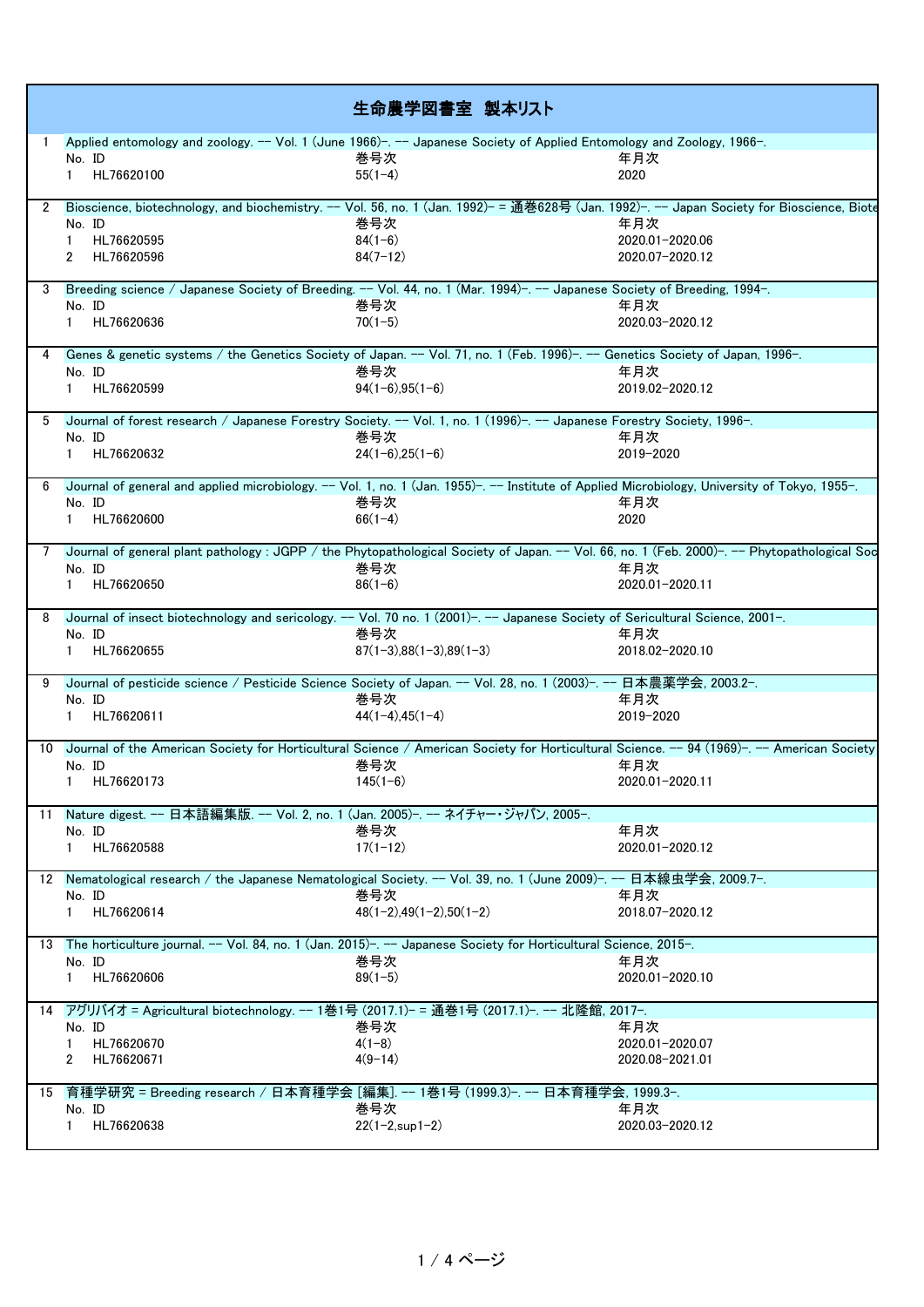| 生命農学図書室 製本リスト                                                                                                                 |
|-------------------------------------------------------------------------------------------------------------------------------|
| 16 遺傳 = The heredity / 日本遺傳學會. -- Vol. 1, no. 1 (1947. 11)-. -- 北隆館, [1947]-.                                                 |
| 年月次<br>No. ID<br>巻号次                                                                                                          |
| HL76620245<br>$74(1-6)$<br>2020.01-2020.11<br>$\mathbf{1}$                                                                    |
| 17 衞生動物 / 日本衞生昆蟲學會 [編]. -- 1巻1号 (昭25.4)-. -- 日本衞生昆蟲學會, [1950]-.<br>巻号次<br>年月次<br>No. ID                                       |
| HL76620210<br>$70(1-4), 71(1-4)$<br>2019.03-2020.12.25                                                                        |
| 18 榮養學雑誌 / 國民榮養部研究會. -- 1卷1號 (昭16.9)-. -- 國民榮養部研究會.                                                                           |
| 年月次<br>巻号次<br>No. ID                                                                                                          |
| 1 HL76620211<br>$78(1-6)$<br>2020.02-2020.12                                                                                  |
| 19 化学 = Chemistry. -- 6卷3號 (1951.4)-. -- 化學社, 1951-.                                                                          |
| 年月次<br>巻号次<br>No. ID                                                                                                          |
| 1 HL76620247<br>$75(1-12)$<br>2020.01-2020.12                                                                                 |
| 20 科學 / 岩波書店 [編]. -- 1卷1號 (昭6.4)-. -- 岩波書店, 1931.4-.<br>巻号次<br>年月次<br>No. ID                                                  |
| HL76620261<br>$90(1-6)$<br>2020.01-2020.06                                                                                    |
| 2 HL76620262<br>$90(7-12)$<br>2020.07-2020.12                                                                                 |
| 21 化学と生物 / 日本農芸化学会編. -- Vol. 1, no. 1 (1962)-. -- 東京大学出版会, 1962-.                                                             |
| 年月次<br>巻号次<br>No. ID                                                                                                          |
| 1 HL76620265<br>$58(1-12)$<br>2020.01-2020.12                                                                                 |
| 22 昆蟲. ニューシリーズ = Japanese journal of entomology. New series / 日本昆虫学会 [編]. -- 1巻1号 (1998.6)-. -- 日本昆虫学会, 1998-.                |
| 年月次<br>No. ID<br>巻号次                                                                                                          |
| HL76620634<br>$21(1-4),22(1-4),23(1-4)$<br>2018.03-2020.12                                                                    |
| 23 砂防学会誌: 新砂防 / 砂防学会 = Journal of the Japan Society of Erosion Control Engineering / Japan Society of Erosion Control Enginee |
| 巻号次<br>年月次<br>No. ID<br>HL76620630<br>$73(1-6)$<br>2020.05-2021.03                                                            |
|                                                                                                                               |
| 24 実験医学 = Experimental medicine. -- Vol. 1, no. 1 (1983)-. -- 羊土社, 1983-.                                                     |
| 年月次<br>No. ID<br>巻号次                                                                                                          |
| HL76620624<br>$38(1-4)$<br>2020.01-2020.03                                                                                    |
| HL76620625<br>$38(5-8)$<br>2020.03-2020.05                                                                                    |
| HL76620626<br>$38(9 - 12)$<br>2020.06-2020                                                                                    |
| HL76620627<br>$38(13 - 16)$<br>2020.08-2020.10<br>4                                                                           |
| 5 HL76620628<br>$38(17 - 20)$<br>2020                                                                                         |
| 25 写真測量とリモートセンシング / 日本写真測量学会. -- 14巻1号 (昭50.4)-. -- 日本写真測量学会.<br>年月次<br>巻号次                                                   |
| No. ID<br>$59(1-6)$<br>1 HL76620392<br>2020                                                                                   |
|                                                                                                                               |
| 26 植物環境工学 / 日本植物工場学会 [編]. -- 17巻1号 (2005.3)-. -- 日本植物工場学会, 2005-.<br>年月次                                                      |
| 巻号次<br>No. ID<br>1 HL76620660<br>$31(1-4), 32(1-4)$<br>2019.03-2020.12                                                        |
| 27 植物防疫 / 植物防疫編集委員会編 ; 農林省植物防疫課監修. -- 5巻7号 (昭26.7)-. -- 農薬協會, 1951-.                                                          |
| 巻号次<br>年月次<br>No. ID                                                                                                          |
| $74(1-12)$<br>1 HL76620393<br>2020.01-2020.12                                                                                 |
|                                                                                                                               |
| 28 森林立地 / 森林立地墾話会. -- 1巻1号 (昭34.10)-. -- 森林立地墾話会, 1959-.                                                                      |
| 年月次<br>巻号次<br>No. ID                                                                                                          |
| 1 HL76620391<br>$60(1-2), 61(1-2), 62(1-2)$<br>2018.06-2020.12                                                                |
| 29 水利科学 / 水利科学研究所. -- 1巻1号 (昭32.4)-. -- 水利科学研究所, 1957-.                                                                       |
| 年月次<br>巻号次<br>No. ID<br>1 HL76620629<br>$64(1-6)$<br>2020.04-2021.02                                                          |
| 30 生体の科學 = Medical science / 醫學書院 [編]. -- 3卷4號 ([昭27.2])-. -- 醫學書院, 1952.2-.                                                  |
| 年月次<br>巻号次<br>No. ID<br>1 HL76620388<br>$71(1-6)$                                                                             |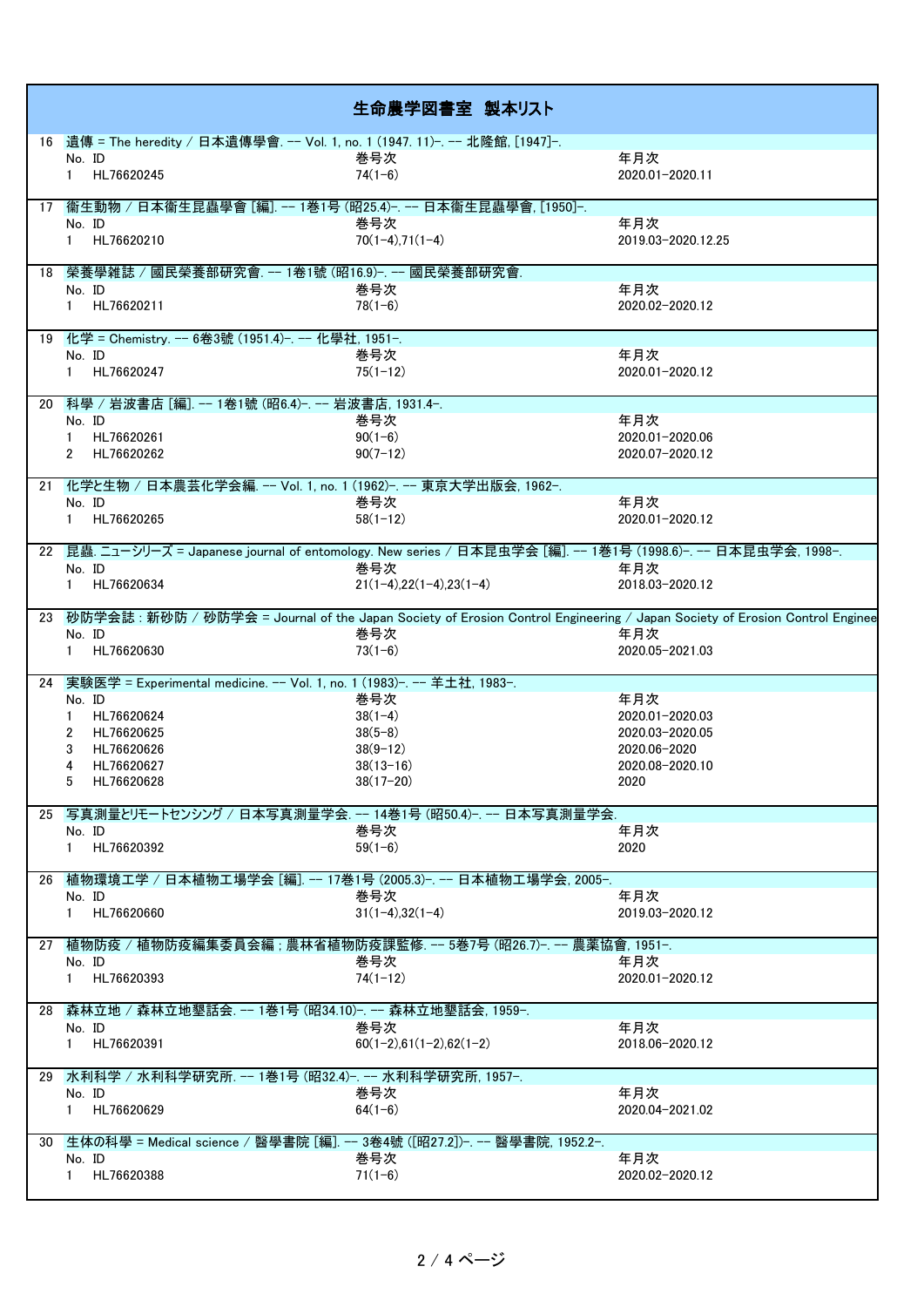|    |                                                                                                     | 生命農学図書室 製本リスト                  |                                                                                                                          |
|----|-----------------------------------------------------------------------------------------------------|--------------------------------|--------------------------------------------------------------------------------------------------------------------------|
|    | 31 生物工学会誌: seibutsu-kogaku kaishi / 日本生物工学会 [編]. -- 71巻1号 (1993)-. -- 日本生物工学会, 1993-.               |                                |                                                                                                                          |
|    | No. ID                                                                                              | 巻号次                            | 年月次                                                                                                                      |
|    | 1 HL76620387                                                                                        | $98(1 - 12)$                   | 2020.01-2020.12                                                                                                          |
|    | 32 繊維学会誌 / 繊維学会. -- 1巻1号 (昭19.1)-.                                                                  |                                |                                                                                                                          |
|    | No. ID                                                                                              | 巻号次                            | 年月次                                                                                                                      |
|    | 1 HL76620390                                                                                        | $76(1-12)$                     | 2020.01-2020.12                                                                                                          |
|    | 33 畜産技術 = Animal industry / 畜産技術連盟 [編]. -- 創刊[1]号 (昭27.11)-. -- 畜産技術連盟, 1952-.                      |                                |                                                                                                                          |
|    | No. ID                                                                                              | 巻号次                            | 年月次                                                                                                                      |
|    | 1 HL76620394                                                                                        | 776-787                        | 2020.01-2020.12                                                                                                          |
|    | 34 畜産の研究 = Animal-husbandry. -- 1卷1號 (Jan. 1947)-. -- 養賢堂, 1947.1-.                                 |                                |                                                                                                                          |
|    | No. ID                                                                                              | 巻号次                            | 年月次                                                                                                                      |
|    | 1 HL76620395                                                                                        | $74(1-6)$                      | 2020.01-2020.06                                                                                                          |
|    | 2 HL76620396                                                                                        | $74(7-12)$                     | 2020.07-2020.12                                                                                                          |
|    |                                                                                                     |                                |                                                                                                                          |
|    | 35 土壌の物理性 / 土壌物理研究会.                                                                                |                                |                                                                                                                          |
|    | No. ID<br>1 HL76620207                                                                              | 巻号次<br>$141 - 146$             | 年月次<br>2019.03-2020.12                                                                                                   |
|    |                                                                                                     |                                |                                                                                                                          |
|    | 36 日本応用動物昆虫学会誌 / 日本応用動物昆虫学会 [編]. -- 1巻1号 (昭32.3)-. -- 日本応用動物昆虫学会, 1957.3-.                          |                                |                                                                                                                          |
|    | No. ID                                                                                              | 巻号次                            | 年月次                                                                                                                      |
|    | 1 HL76620325                                                                                        | $63(1-4), 64(1-4)$             | 2019.02-2020.11                                                                                                          |
|    | 37 日本機械学會誌 = Journal of the Society of Mechanical Engineers. -- 41卷256号 (昭13.7)-. -- 日本機械学會, 1938-. |                                |                                                                                                                          |
|    | No. ID                                                                                              | 巻号次                            | 年月次                                                                                                                      |
|    | 1 HL76620316                                                                                        | 123(1214-1225)                 | 2020.01-2020.12                                                                                                          |
|    |                                                                                                     |                                | 38 日本建築学会環境系論文集 / 日本建築学会 [編] = Transactions of AIJ. Journal of environmental engineering / Architectural Institute of Ja |
|    | No. ID                                                                                              | 巻号次                            | 年月次                                                                                                                      |
|    | 1 HL76620664                                                                                        | 767-778                        | 2020.01-2020.12                                                                                                          |
|    |                                                                                                     |                                | 39 日本建築学会計画系論文集 / 日本建築学会 [編] = Transactions of AIJ. Journal of architecture, planning and environmental engineering /    |
|    | No. ID                                                                                              | 巻号次                            | 年月次                                                                                                                      |
|    | 1 HL76620292                                                                                        | 767-772                        | 2020.01-2020.06                                                                                                          |
|    | 2 HL76620293                                                                                        | 773-778                        | 2020.07-2020.12                                                                                                          |
|    |                                                                                                     |                                |                                                                                                                          |
|    |                                                                                                     |                                | 40 日本建築学会構造系論文集 / 日本建築学会 [編] = Transactions of AIJ. Journal of structural and construction engineering / Architectural   |
|    | No. ID                                                                                              | 巻号次                            | 年月次                                                                                                                      |
|    | 1 HL76620294                                                                                        | 767-772                        | 2020.01-2020.06                                                                                                          |
|    | 2 HL76620295                                                                                        | 773-778                        | 2020.07-2020.12                                                                                                          |
|    | 41 日本作物學會紀事. -- 1號 (昭2.12)-5號 (昭4.10) ; 2巻1號 (昭5.6)-. -- 日本作物學會, 1927.12-.                          |                                |                                                                                                                          |
|    | No. ID                                                                                              | 巻号次                            | 年月次                                                                                                                      |
|    | 1 HL76620338                                                                                        | $89(1-4)$ , 249-250            | 2020.01-2020.09                                                                                                          |
|    | 42 日本生態學會誌 / 日本生態學會 [編]. -- 4巻1号 (昭29.4)-. -- 日本生態学会暫定事務局, 1954-.                                   |                                |                                                                                                                          |
|    | No. ID                                                                                              | 巻号次                            | 年月次                                                                                                                      |
|    | 1 HL76620347                                                                                        | 69(別冊,1-3),70(1-3)             | 2019.07-2020.11                                                                                                          |
|    |                                                                                                     |                                | 43 日本接着学会誌 = Journal of the Adhesion Society of Japan / 日本接着学会. -- Vol. 26, no. 1 (1990)-. -- 日本接着学会, 1990-.             |
|    | No. ID                                                                                              | 巻号次                            | 年月次                                                                                                                      |
|    | 1 HL76620348                                                                                        | $56(1-12)$                     | 2020.01-2020.12                                                                                                          |
| 44 |                                                                                                     |                                | 日本土壤肥料學雜誌 = Journal of the science of soil and manure, Japan / 日本土壤肥料學會 [編]. -- 8卷1號 (昭9.3)-. -- 日本土壤肥料學                 |
|    | No. ID                                                                                              | 巻号次                            | 年月次                                                                                                                      |
|    | 1 HL76620286                                                                                        | $91(1-6)$                      | 2020.02-2020.12                                                                                                          |
|    |                                                                                                     |                                | 45 日本農薬学会誌 / 日本農薬学会 [編] = Japanese journal of pesticide science / Pesticide Science Society of Japan. -- 38巻1号 (平25.2)-  |
|    | No. ID                                                                                              | 巻号次                            | 年月次                                                                                                                      |
|    | 1 HL76620683                                                                                        | $44(1-2), 45(1-2), \text{sup}$ | 2019-2020                                                                                                                |
|    |                                                                                                     |                                |                                                                                                                          |